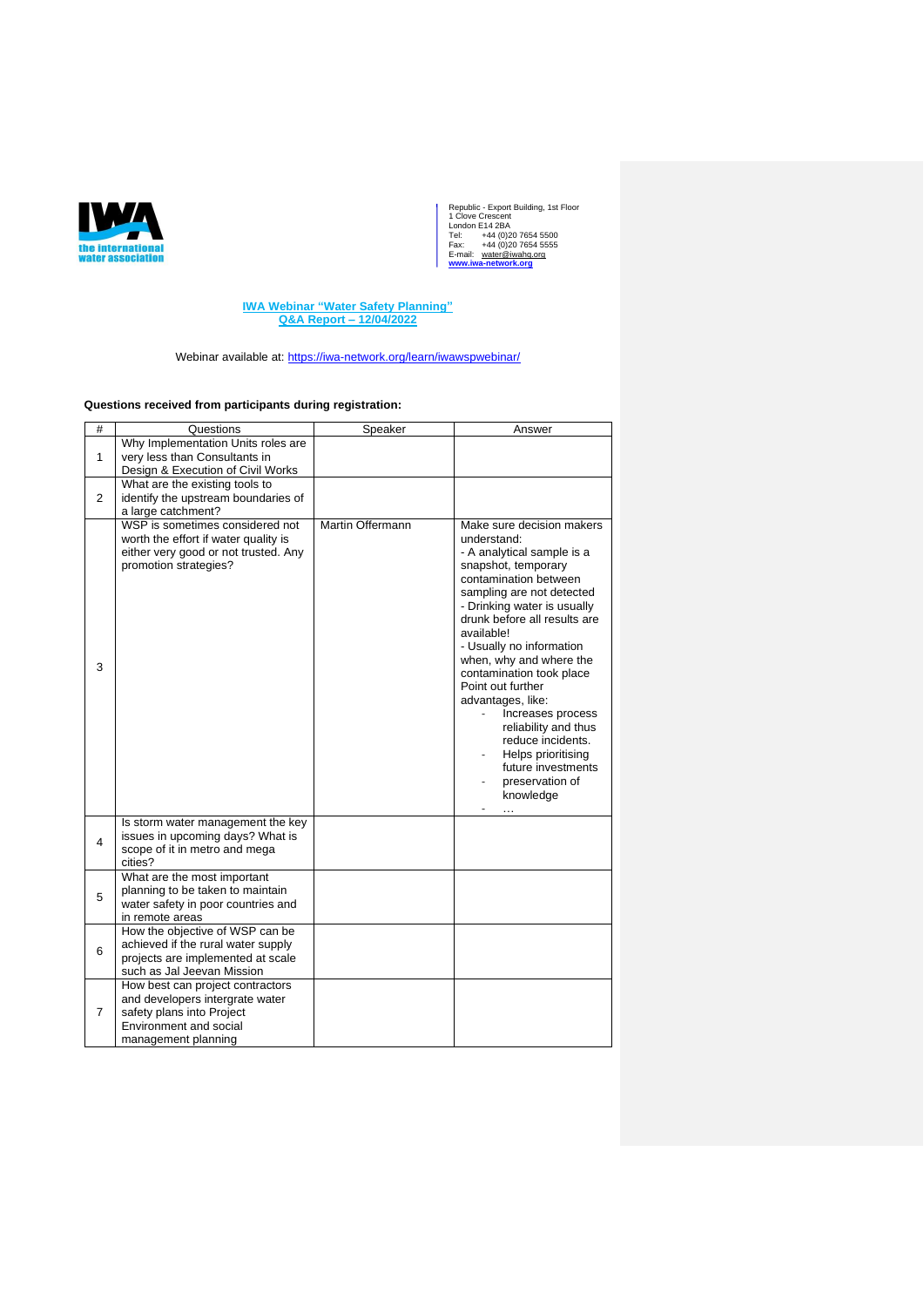

| 8  | How can we effectively use the<br>water safety plans in an emergency<br>situation                                                     | Martin Offermann | It depends if the situation<br>was considered within the<br>WSP or not. If yes, you<br>may have defined some<br>corrective actions, which<br>you can implement step by<br>step. This decreases your<br>response time and will<br>lower the damage of the<br>situation. Sometimes<br>emergency situations are<br>covered with a separate<br>crisis management. For the<br>differences see DIN EN<br>15975-1 and -2. |                           |
|----|---------------------------------------------------------------------------------------------------------------------------------------|------------------|--------------------------------------------------------------------------------------------------------------------------------------------------------------------------------------------------------------------------------------------------------------------------------------------------------------------------------------------------------------------------------------------------------------------|---------------------------|
| 9  | How do we efficiently address the<br>issue on locality when discussing<br>water scarcity?                                             |                  |                                                                                                                                                                                                                                                                                                                                                                                                                    |                           |
| 10 | What is your recommended best<br>digitalization tool for water safety<br>planning                                                     |                  |                                                                                                                                                                                                                                                                                                                                                                                                                    | <b>Commented [MO1]: S</b> |
| 11 | What the implementation WSP at<br>Indonesian?                                                                                         |                  |                                                                                                                                                                                                                                                                                                                                                                                                                    |                           |
| 12 | What are the most recommended<br>tools to use? What do you<br>recommend "to do" and "not to do"<br>to succeed in the WSP?             |                  |                                                                                                                                                                                                                                                                                                                                                                                                                    | <b>Commented [MO2]: S</b> |
| 13 | Could you list commercially<br>available WSP database & app<br>packages, with recommendations<br>on the best for different use cases? |                  |                                                                                                                                                                                                                                                                                                                                                                                                                    |                           |

**Questions received from participants via the Q&A:**

| # | Questions                                                                                                 | Speaker             | Answer                                                                                                                                                                                                                                                                               |
|---|-----------------------------------------------------------------------------------------------------------|---------------------|--------------------------------------------------------------------------------------------------------------------------------------------------------------------------------------------------------------------------------------------------------------------------------------|
|   | '@Rui - how do you<br>track multiple control<br>measures against a<br>single hazardous event<br>in excel? | Rui Sancho          | Thanks for the question. What we have doing is to<br>extract all the control measures to be monitored<br>and track it in the most simple way we can, even<br>if we can split it between SCADA and EXCEL.                                                                             |
| 2 | What is about point of<br>consumption? To be<br>sure that the water is<br>safe to drink.                  |                     |                                                                                                                                                                                                                                                                                      |
| 3 | What is about point of<br>consumption? To be<br>sure that the water is<br>safe to drink.                  |                     | Thanks. Ususally if we control the water in the<br>most relevant points for the drinking water<br>systems, and in preventive measures are in<br>place, at the point of consumption the water is<br>safe. To monitor this we should periodically<br>monitor at the consumption point. |
| 4 | '@Martin - doesn't a 3x3<br>matrix result in difficulty<br>in ranking risks<br>compared with 5x5 in       | Martin<br>Offermann | Yes, from our experience the water suppliers<br>often don't have sufficient data to differentiate for<br>a 5x5 matrix. They have data for pipe bursts or<br>failure of pumps, but not for rare events.                                                                               |

Should be answered by IWA

Should be answered by IWA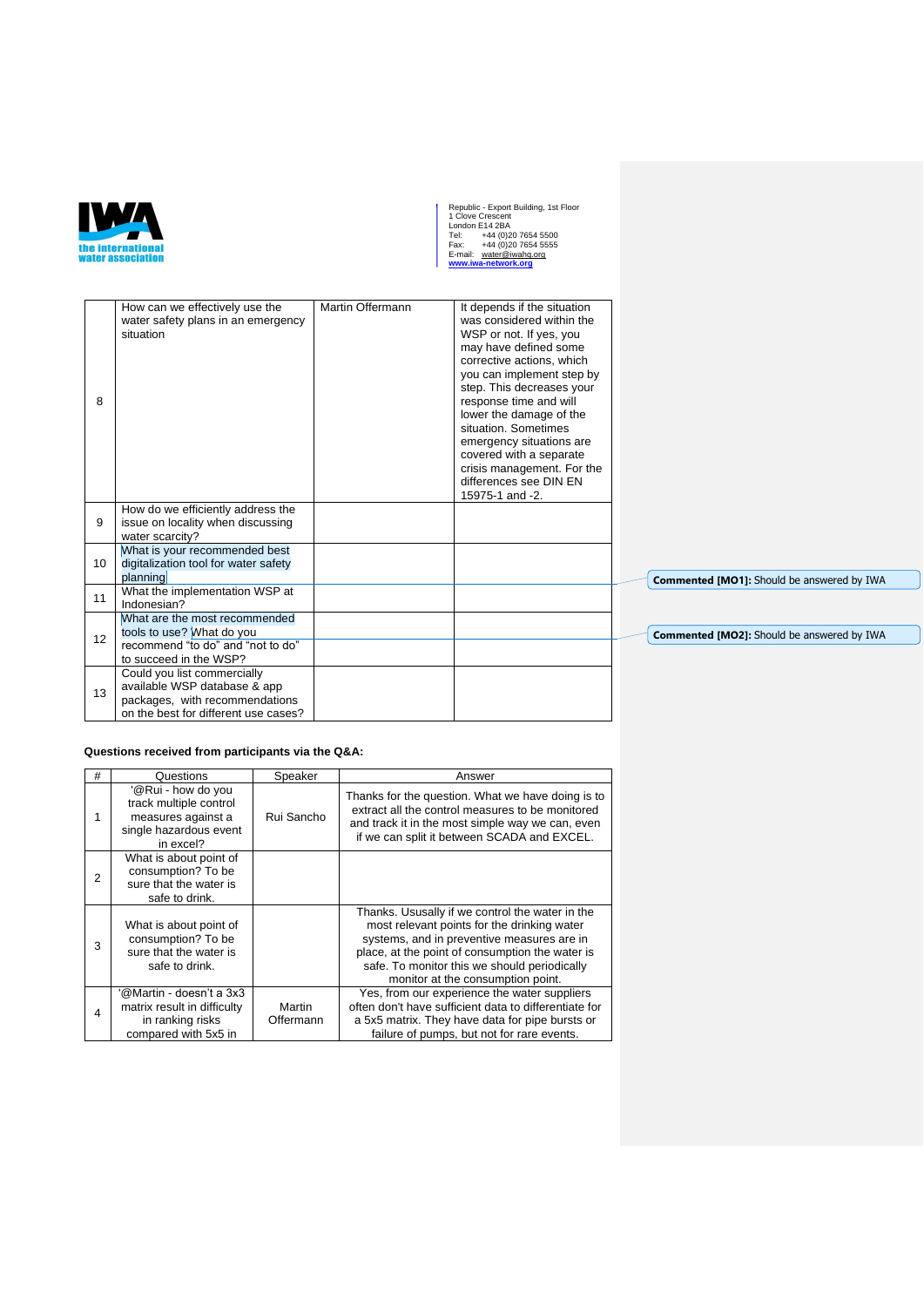

|                | the WHO/IWA WSP<br>Manual?                                                                                                                                                                                        |                            |                                                                                                                                                                                                                                                                                                                                                                                                                   |
|----------------|-------------------------------------------------------------------------------------------------------------------------------------------------------------------------------------------------------------------|----------------------------|-------------------------------------------------------------------------------------------------------------------------------------------------------------------------------------------------------------------------------------------------------------------------------------------------------------------------------------------------------------------------------------------------------------------|
| 5              | Thank you Martin for the<br>presentation of this<br>excellent German<br>model. Is the English<br>version available for<br>other organisation than<br>DVGW? and what's<br>the price of this<br>software?           | Martin<br>Offermann        | Up to now it is only available for German water<br>suppliers. But we launch a new version in April<br>which gives the possibility to add other<br>languages. So if someone is interested to adapt it<br>to another country / language, just contact me.<br>The price for German water supplies is 5.600 €<br>for 3 years which is much cheaper than a<br>consulting project in Germany.                           |
| 6              | '@Martin Thanks for<br>introducing interesting<br>software, Risk<br>determined generally?<br>How do you identify<br>hazard, hazardous<br>events and their<br>frequency at the place?<br>Mari ASAMI, NIPH<br>Japan | Martin<br>Offermann        | There are some examples for definitions of what<br>is a low, medium, high consequence or likelihood.<br>The hazards and hazardous events were<br>summarized from technical standards and our<br>experience. It is also possible to add own ones. In<br>the future you as water supplier can suggest<br>relevant events to other suppliers and add it to the<br>general list.                                      |
| $\overline{7}$ | Could TRIM online be<br>available for Swedish<br>water utilities?                                                                                                                                                 | Martin<br>Offermann        | Up to now it is only available in German. But the<br>new version in April/Mai offers the possibility to<br>add further languages. If you are interested in<br>using it in Sweden, please contact me<br>m.offermann@iww-online.de                                                                                                                                                                                  |
| 8              | What is your expected<br>time frame to respond to<br>hazard occurrence?<br>what sort of crisis control<br>is prepared?                                                                                            |                            | live answered                                                                                                                                                                                                                                                                                                                                                                                                     |
| 9              | What is your expected<br>time frame to respond to<br>hazard occurrence?<br>what sort of crisis control<br>is prepared?                                                                                            |                            | Thanks. It depends of which hazard we are<br>talkibg about. The risk assessment can help us,<br>risks/hazards with high score or estimated as<br>non-acceptable should be solved primarly than<br>the others.                                                                                                                                                                                                     |
| 10             | '@Martin Thank you<br>Martin for the nice<br>presentation. Is there an<br>option to integrate the<br>risk assessment step<br>with QMRA?                                                                           | <b>Martin</b><br>Offermann | At the moment, the hazards and events are not as<br>detailed as in the QMRA. Normally you<br>summarize and transfer the results from QMRA in<br>TRIM®online. In the new version you can add<br>own events and refer to a specific parameter like<br>E. Coli. In a software we developed for the<br>Luxembourgian water authority AGE (software<br>LuxWSP), we integrated a module for drinking<br>water analysis. |
| 11             | Thanks! Approximately<br>how many hazards do<br>you installed? Are they<br>covering most hazards?                                                                                                                 | Martin<br>Offermann        | If the question was for me ;): we have about 280<br>hazardous event and 570 measures for risk<br>control in TRiM®online, which should cover the<br>most relevant events and the requirement from<br>the technical standards.                                                                                                                                                                                      |
| 12             | does the app already<br>have a list of every<br>hazard possible ?                                                                                                                                                 | Martin<br>Offermann        | If the question was for me ;): we have about 280<br>hazardous event and 570 measures for risk<br>control in TRiM®online, which should cover the<br>most relevant events and the requirement from<br>the technical standards.                                                                                                                                                                                      |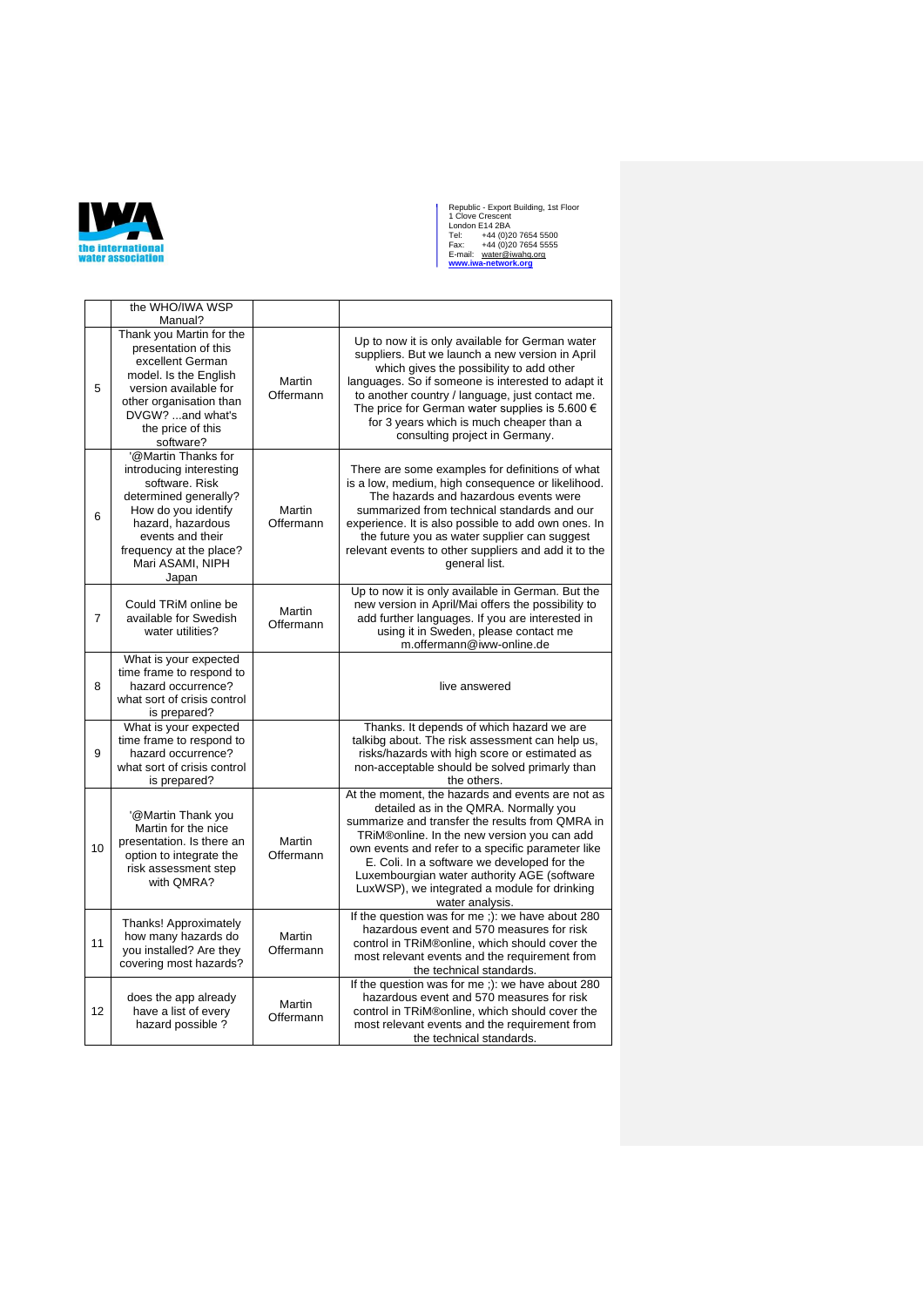

| 13 | '@Agung, thanks for the<br>presentation. Is there<br>any WSP (RPAM)<br>quidelines launced by<br>the Indonesian<br>government?                                                                             | Agung P.<br>Kasuma         | thanks for the question, yes there is WSP<br>quidline, hopefully will be launch this year by the<br>ministry of public housing (PUPR)                                                                                                                                                                                                                                                                                                                                |
|----|-----------------------------------------------------------------------------------------------------------------------------------------------------------------------------------------------------------|----------------------------|----------------------------------------------------------------------------------------------------------------------------------------------------------------------------------------------------------------------------------------------------------------------------------------------------------------------------------------------------------------------------------------------------------------------------------------------------------------------|
| 14 | @Martin Thanks a lot.<br>It's great to know. Mari<br>Asami, NIPH, Japan                                                                                                                                   | <b>Martin</b><br>Offermann | Thank you, and greetings to Japan!                                                                                                                                                                                                                                                                                                                                                                                                                                   |
| 15 | '@Agung Pak Agung<br>Are there any attempts<br>to hack the system from<br>outside, and what are<br>the prevention efforts?                                                                                | Agung P.<br>Kasuma         | thanks for the question, but yes we have some<br>protection from the server and the software<br>using firewall system and framework to develop<br>the software                                                                                                                                                                                                                                                                                                       |
| 16 | from what I<br>understanding till now,<br>those software help work<br>place going smoothly,<br>each instituation has<br>own software.                                                                     |                            |                                                                                                                                                                                                                                                                                                                                                                                                                                                                      |
| 17 | is all of software follwing<br>a global standared or it's<br>different                                                                                                                                    |                            | live answered                                                                                                                                                                                                                                                                                                                                                                                                                                                        |
| 18 | is all of software follwing<br>a global standared or it's<br>different                                                                                                                                    |                            | i think, every country have its own water safety<br>standar document, but still referring to WHO<br>document and the software must be based on<br>that document, like in indonesia version                                                                                                                                                                                                                                                                           |
| 19 | is all of software follwing<br>a global standared or it's<br>different                                                                                                                                    | Martin<br>Offermann        | I agree. But in the end it doesn't matter which<br>approach you are using as long as you define and<br>implement the right measures for risk control<br>reducing your risks.                                                                                                                                                                                                                                                                                         |
| 20 | Is there a risk that<br>platforms provided by<br>third parties may be<br>discontinued? How<br>could this risk be<br>managed?!                                                                             |                            | Hi Rory, that is certainly a risk. In our case we<br>maintain the data captured in IRIS on our own<br>servers so the risk is more that the software will<br>no longer be supported/updated rather than that<br>our data will dissapear entirely.                                                                                                                                                                                                                     |
| 21 | '@Matthew - has the<br>investment in this type of<br>software been worth it?<br>Have you<br>studied/measured the<br>positive impacts of<br>having such a robust<br>system?                                | Matthew<br>Higginbotham    | Hi Angela, it's difficult to quantify a monetary<br>cost/benefit for the software. Melbourne Water<br>has a really complex set of operations,<br>stakeholders and obligations to keep track of so<br>for us I think its absolutely worth the investment.<br>For a smaller utility it may not be worth the<br>expense/effort for a custom made software,<br>especially if there is an off the shelf software<br>already available that can meet most of the<br>needs. |
| 22 | For those who made<br>transition from paper<br>based to online platform,<br>what are the most<br>challenging encounters<br>in the transition? And<br>what are the most critical<br>resources that have to | Martin<br>Offermann        | I think it depends on the interfaces. It is of cause<br>some work to transfer the content. That's why we<br>integrated a Excel-import in the new version. So<br>you just have to match the methodology. On the<br>other hand a web application needs of cause<br>some training or tutorial videos. As many work<br>with MS Excel it is easier at the beginning.                                                                                                      |